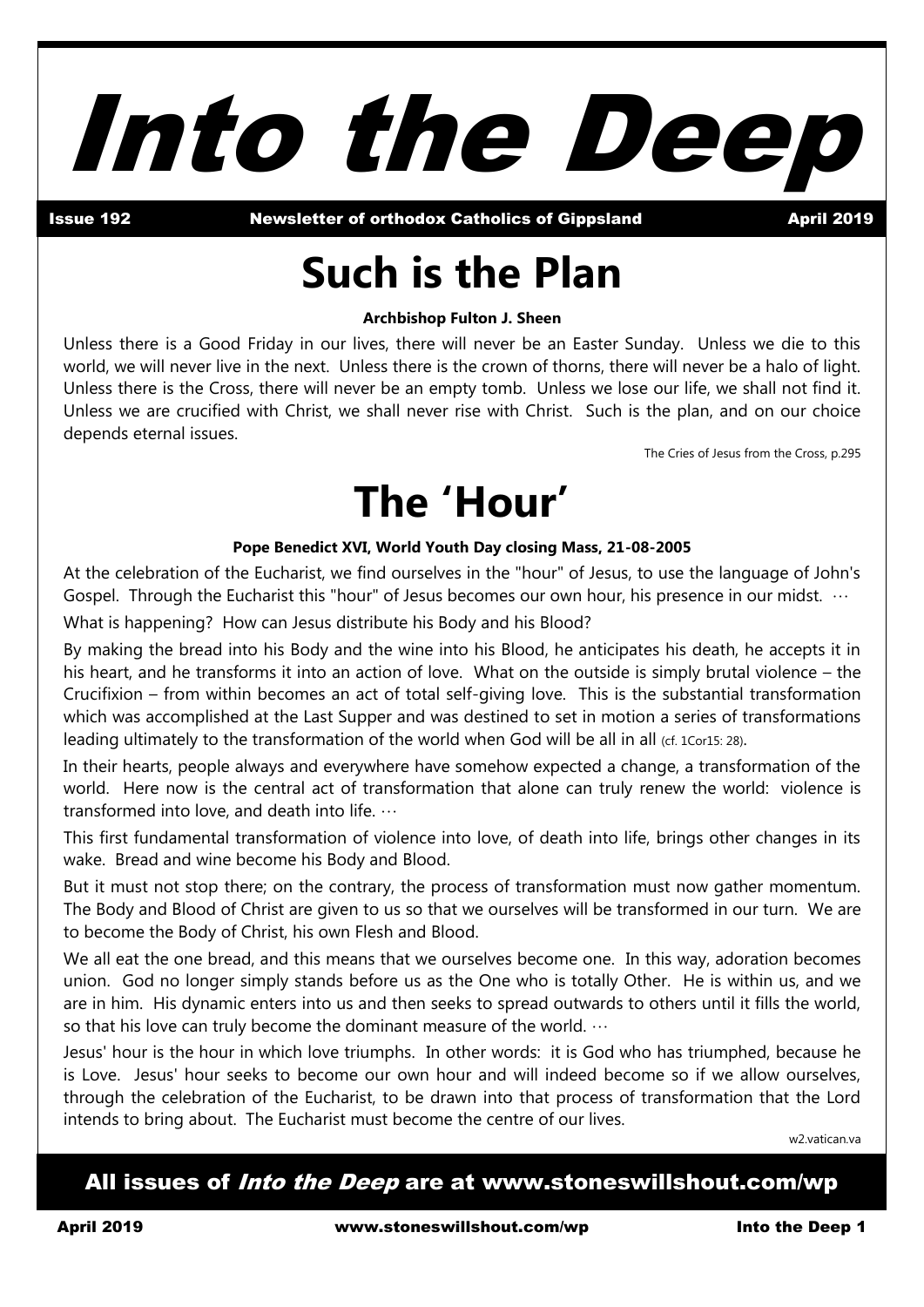### **Study the Faith**

Many thanks for the latest issue of ITD, excellent as always.

It occurred to me, reading Gregory Kingman's article on the lack of catechesis today (March ITD, p.4), which indeed was the core of my submission to the Plenary Council, that one way for adults to learn the faith they were deprived of in the schools is my DVD series and book Journey into Truth. Many parishes and individual couples are using it along with other couples, and sometimes their children, to study the faith. The program follows the *Catechism of the Catholic Church* and has many film clips, images, and quotations to make it easy to watch. There are 24 half-hour sessions. The section on the Profession of Faith is currently being shown on EWTN.

### **Fr John Flader, Sydney, New South Wales [www.fatherfladerblog.com](http://www.fatherfladerblog.com/)**

"We must thank the poor for allowing us to love Jesus in them." **Mother Teresa of Calcutta**

# **Quotable Quote**

I was talking to a friend the other day about the imminent demise of Sale's diocesan Catholic newspaper, Catholic Life (its April issue will be its final issue). I was going to write about it, but I think his one-line musing is a sufficient summary: "The value of Catholic Life can be measured by the degree to which it will be missed."

**Ed.**

# **A Certainty**

### **Pope Francis, General Audience 20-03-2019**

"Father, if you are willing, take this cup from me; yet not my will, but yours be done" (Lk 22:42). Jesus is crushed by the evil of the world, but trustfully abandons Himself to the ocean of the love of the will of the Father. Even the martyrs, in their trial, did not seek death; they sought what came after death, resurrection. God, out of love, can lead us to walk on difficult paths, to experience painful wounds and thorns, but He will never abandon us. He will always be with us, next to us, within us. For a believer, this is not a hope but a certainty. God is with me.

# **A Real Way of Sanctification**

### **Pope Francis, 29-03-2019 to Confessors**

Jesus came to save us by revealing to us the merciful face of God and drawing us to Him with His Sacrifice of love. Then, we must always remember that the Sacrament of Reconciliation is a real way of sanctification; it is the effective sign that Jesus left to the Church so that the door of the Father's house would always remain open and that the return of men to Him was always possible. …

For us priests, the fourth sacrament is the way of sanctification, first and foremost when, humbly, like all sinners, we kneel before the confessor and implore divine mercy for ourselves. Let us always remember before going to the confessional, that we are first of all forgiven sinners, and only then are we ministers of forgiveness.

Furthermore as confessors, we have the privilege of constantly contemplating the "miracles" of conversions. We must always recognize the powerful action of grace, which is capable of transforming the heart of stone into a heart of flesh, of changing a sinner who fled far away into a repentant son who returns to his father's house. …

Reconciliation itself is a good that the wisdom of the Church has always safeguarded with all her moral and legal force with the sacramental seal. Although not always understood by the modern mentality, it is indispensable for the sanctity of the sacrament and for the freedom of conscience of the penitent; who must be certain, at any time, that the sacramental conversation will remain in the secrecy of the confessional, between one's conscience that opens to grace, and God, with the necessary mediation of the priest. The sacramental seal is indispensable and no human power has, nor may it claim, jurisdiction over it.

Zenit.org 29-03-2019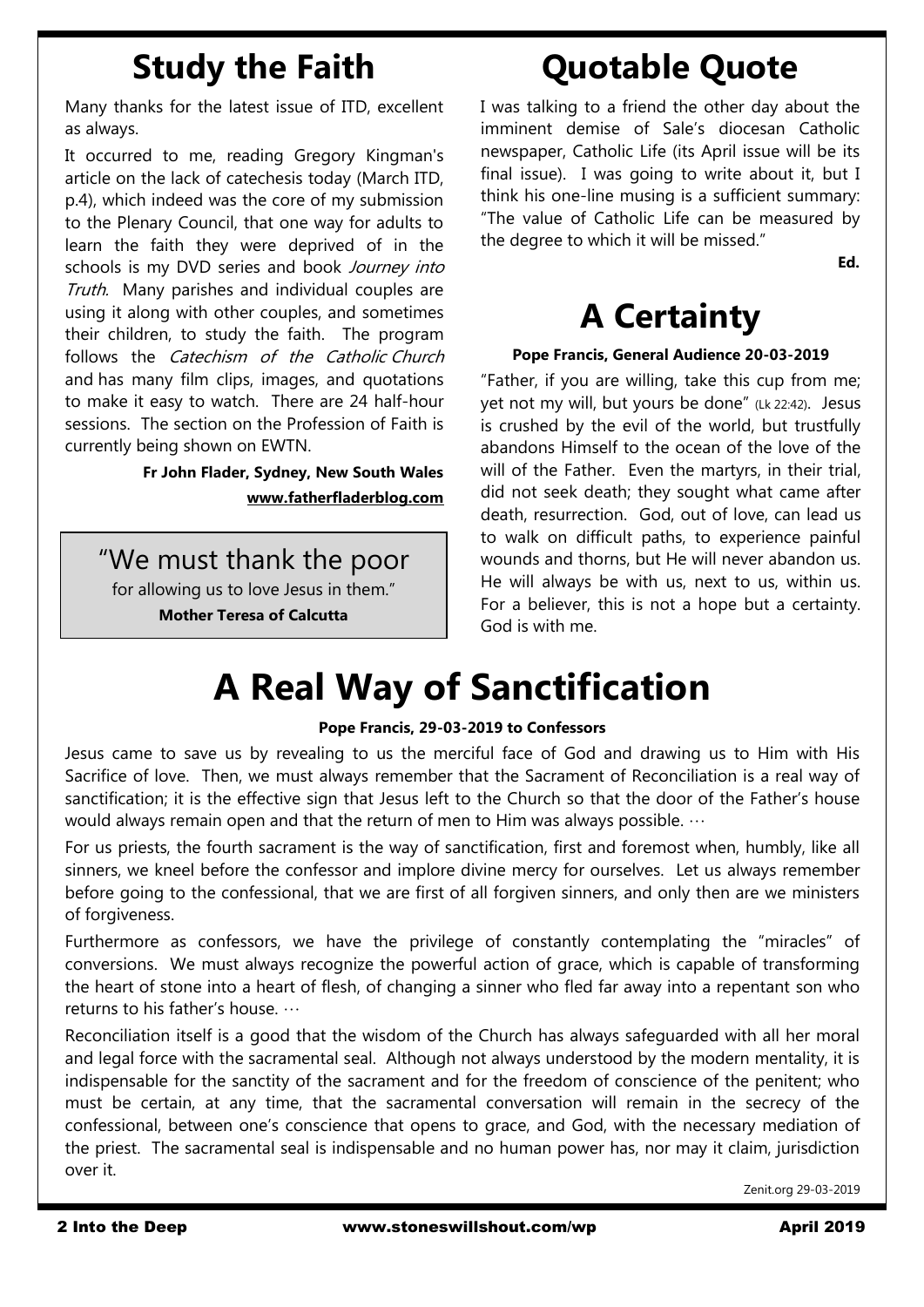# **Clerical Abuse of a Different Nature**

Maureen Bennett has become an overnight sensation on the internet. She is a Catholic from Elizabeth Town, Tasmania, and she has made it abundantly clear to her new parish priest how much she despises him (and the Catholic Church, for that matter, although she probably doesn't realise that).

To her credit, she has not written anonymously. I know a number of orthodox Catholic priests who have faced the same sort of vitriol, but have been unable to make it public for one of a number of reasons – protecting the abusive parishioner's privacy, or the abuse was verbal and not written, or it was written but anonymous. Maureen, God bless her, has been unafraid to make her displeasure known publicly. She allows us to gain an insight into what many orthodox priests have to face, thanks to previous generations of liberal priests who have 'empowered' parishioners to such an extent that they think they run the parish, have the right to turn the Catholic faith into what they want it to be, and have the right to abuse a priest.

The poor priest in question is Father Rhynne. Pray for him. Here are some excerpts from Maureen's letter:

- In explaining yourself this weekend you have made me realise even more clearly why we in this our – parish feel such hostility to you being appointed to run this parish.
- You know why you are spat on for wearing clerical dress and l am with those who do so as I think that it is ridiculous to wear a cassock and even a collar in this day and age.
- Your dress and your actions have not earned you respect nor will they.
- For us it is the same as ISIS or the Taliban coming into town with their troops and telling us, "This is the way it will be done from now on."
- Your attitude to women on the altar, depriving us of positions we have humbly held in the past and the jerky manner in which you now turn to the people and the way you pray the consecration are all annoying.
- I have no desire to have a one-on-one conversation with you on these matters as like the Archbishop you will try to charm us into accepting your way as the only way while disregarding anything we say just like Julian Porteous and I presume other members of your sect.

I don't know Father Rhynne. Maureen makes no mention of what he's done that is outside the authority of a parish priest. It's interesting that she refers to "our" parish. We have Catholics in our area who consider the parish "theirs" and the priest just someone who passes through providing the sacraments on demand and following their directions (you can see this in school Masses in particular, where the priest appears to be a puppet-on-a-string, controlled by the school). Of course, bishops play into the hands of these parishioners by moving priests around like pawns and providing parishes with no stability. Any priest courageous enough to take a stand will soon be complained about and moved on. Maureen's attitude of "humbly" holding "positions" is also common, and contradictory. If you get upset about being "deprived" of a "position" then I'm guessing you were not humbly serving, but proudly occupying. I imagine a deeper understanding of what the Mass is and who the priest is, would go a long way to resolving such issues.

**Ed.**

# **St Joseph's Help**

The prayer to St Joseph (March ITD, p.10), touched a chord. When we moved to Traralgon, house-hunting became a priority chore. This presented some difficulties for a family with six children. So I included the prayer to St Joseph in my evening prayers. In the fullness of time we bought the Josephite convent at Cowwarr at a public auction. St Joseph certainly answers prayers, and understands the challenges of family life.

**John Cooney, Cowwarr, Victoria**

### **All Three Together**

### **St John Chrysostom**

Fasting is the soul of prayer and mercy is the life of fasting. Let no one divide them because they cannot be separated. He who has only one or not all three together has nothing.

Therefore, he who prays must fast. Those who fast must have mercy. Who, in asking, wants to be answered, must answer to those who ask him. Whoever wants to find God's heart open to him, must not close his heart to those who beg him.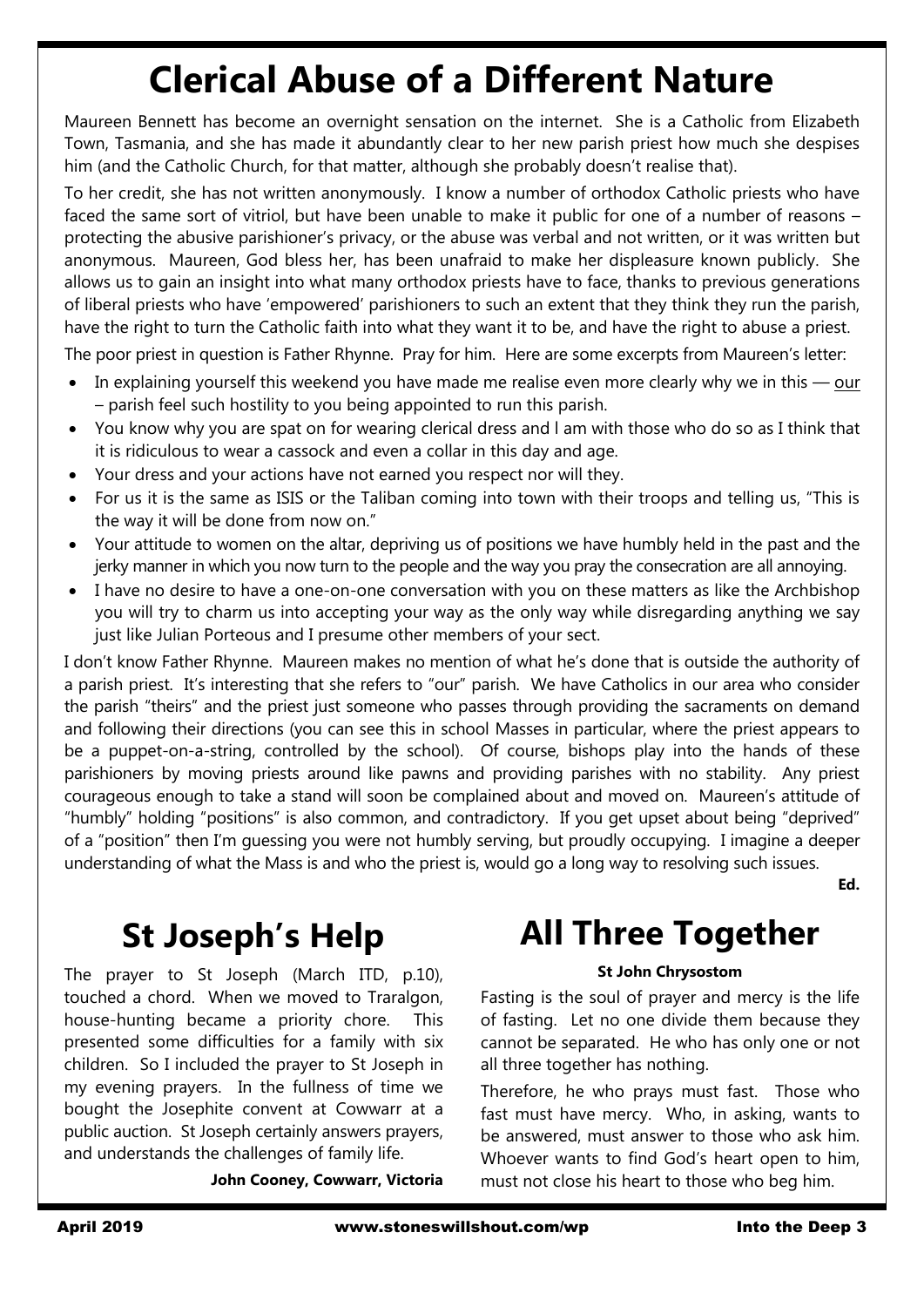# **The Two Alone Remained: Mercy with Misery**

#### **Pope Francis before Confessions, 29-03-2019**

"The two of them alone remained: mercy with misery." In this way, Saint Augustine sums up the Gospel we have just heard. Those who came to cast stones at the woman or to accuse Jesus with regard to the Law have gone away, having lost interest. Jesus, however, remains. He remains because what is of value in his eyes has remained: that woman, that person. For him, the sinner comes before the sin. I, you, each one of us come first in the heart of God: before mistakes, rules, judgments, and our failures. Let us ask for the grace of a gaze like that of Jesus, let us ask to have the Christian perspective on life. Let us look with love upon the sinner before his or her sin; upon the one going astray before his or her error; upon the person before his or her history.

"The two of them alone remained: mercy with misery". The woman caught in adultery does not represent for Jesus a paragraph of the Law, but instead a concrete situation in which he gets involved. Thus he remains there with the woman, for the most part standing in silence. Meanwhile, he twice performs a mysterious gesture: he writes with his finger on the ground  $(n 8:6,8)$ . We do not know what he wrote and perhaps that is not the most important element: the attention of the Gospel focuses on the fact that the Lord writes. We think of the episode at Sinai when God wrote the tablets of the Law with his finger (cf. Ex 31:18), just as Jesus does now. Later, God, through the prophets, promised that he would no longer write on tablets of stone, but directly on the heart (cf. Jer 31:33), on the tablets of the flesh of our hearts (cf. 2Cor3:3). With Jesus, the mercy of God incarnate, the time has come when God writes on the hearts of men and women, when he gives a sure hope to human misery: giving not so much external laws which often keep God and humanity at a distance, but rather the law of the Spirit which enters into the heart and sets it free. It happens this way for the woman, who encounters Jesus and resumes her life: she goes off to sin no more. …

All the same, evil is strong, it has a seductive power: it attracts and fascinates. Our own efforts are not enough to detach ourselves from it: we need a greater love. Without God, we cannot overcome evil. Only his love raises us up from within, only his tender love poured out into our hearts makes us free. If we want to be free from evil, we have to make room for the Lord who forgives and heals. He accomplishes this above all through the sacrament we are about to celebrate. Confession is the passage from misery to mercy; it is God's writing upon the heart. There – in our hearts – we constantly read that we are precious in the eyes of God, that he is our Father and that he loves us even more than we love ourselves. …

Forgiveness gives us a new beginning, makes us new creatures, helps us take hold of a new life. God's forgiveness is not a photocopy which is identically reproduced in every passage through the confessional. Receiving pardon for our sins through a priest is always a new, distinctive and unique experience. We pass from being alone with our miseries and accusers, like the woman in the Gospel, to being raised up and encouraged by the Lord who grants us a new start.

"The two of them alone remained: mercy with misery". What do we need to do to come to love mercy, to overcome the fear of Confession? Let us accept once more the invitation of Isaiah: "Do you not perceive it?" (Is 43:19). It is important to perceive God's forgiveness. It would be beautiful, after Confession, to remain like that woman, our eyes fixed on Jesus who has just set us free: no longer looking at our miseries, but rather at his mercy. To look at the Crucified One and say with amazement: "That's where my sins ended up. You took them upon yourself. You didn't point your finger at me; instead, you opened your arms and forgave me once again". It is important to be mindful of God's forgiveness, to remember his tender love, and taste, again and again, the peace and freedom we have experienced. For this is the heart of Confession: not the sins we declare, but the divine love we receive, of which we are ever in need.

We may still have a doubt: "Confessing is useless, I am always committing the same sins". The Lord knows us, however; he knows that the interior struggle is difficult, that we are weak and inclined to fall, that we often relapse into doing what is wrong. So he proposes that we begin to relapse into goodness, into asking for mercy. He will raise us up and make us new creatures. Let us start over, then, from Confession, let us restore to this sacrament the place it deserves in life and pastoral ministry!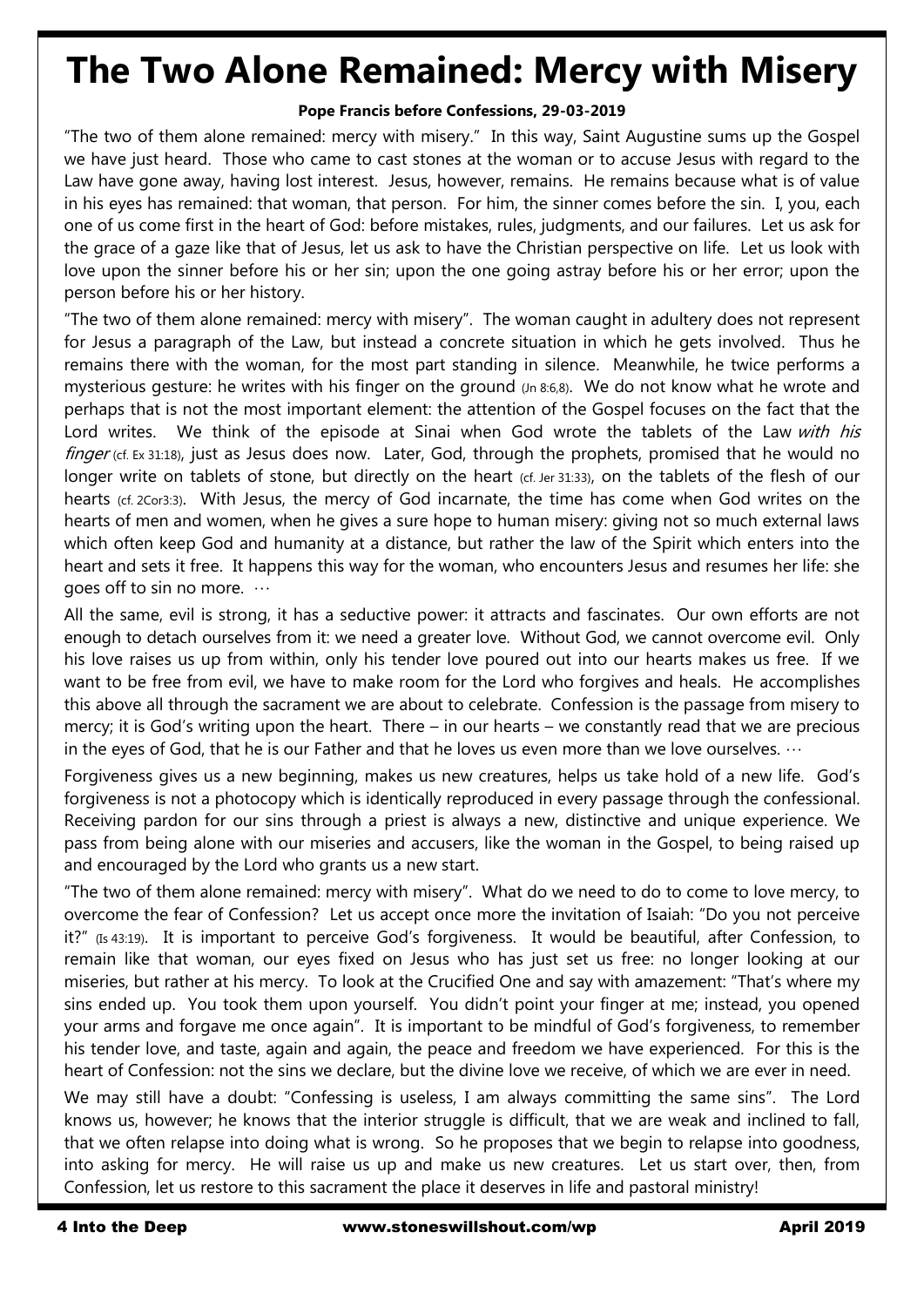### **Sunday Mass Effort**

### **Pope Benedict XVI, WYD Mass, 21-08-2005**

On Easter morning, first the women and then the disciples had the grace of seeing the Lord. From that moment on, they knew that the first day of the week, Sunday, would be his day, the day of Christ the Lord. The day when creation began became the day when creation was renewed. Creation and redemption belong together. That is why Sunday is so important.

It is good that today, in many cultures, Sunday is a free day, and is often combined with Saturday so as to constitute a "week-end" of free time. Yet this free time is empty if God is not present.

Dear friends! Sometimes, our initial impression is that having to include time for Mass on a Sunday is rather inconvenient. But if you make the effort, you will realize that this is what gives a proper focus to your free time.

Do not be deterred from taking part in Sunday Mass, and help others to discover it too. This is because the Eucharist releases the joy that we need so much, and we must learn to grasp it ever more deeply, we must learn to love it.

w2.vatican.va

# **Cardinal Pell's Collar**

In the aftermath of Cardinal George Pell's conviction and sentencing, I heard a journalist comment on how the Cardinal was dressed. He said that for every court appearance in the past, he wore the same thing –black shirt, Roman collar, cream jacket. After he was found guilty, he spent the night in jail before appearing in court for his sentencing. This journalist noted that this was the first time he'd seen him without his collar, and put it down to the requirements in jail.

It struck me that it's taken *jail* to stop the Cardinal from wearing his Roman collar. Yet in the world I inhabit, with no jail and no persecution, hardly any priests could be bothered to wear their collars. I wish I could understand their reasoning for such casual and persistent disobedience, for their desire to remain unrecognisable as a priest, their desire for 'time off' from being a priest. How hard is it to wear a collar? Are there any collar-less priests out there willing to explain?

# **Someone to Pay the Price**

Like many Catholics, I have been thinking a great deal about the recent incarceration of Cardinal Pell. I found such injustice inexplicable until I remembered what Caiaphas the High Priest had said (under inspiration by the Holy Spirit), namely, "You do not understand that it is expedient for you that one man should die for the people."

Poor Australia is now in a complete mess, Almighty God has been so offended He needs to cleanse His Church. Someone needs to pay the price for so many sacrileges. Our Heavenly Father in His wisdom has decreed that His chosen soul Cardinal George Pell be His instrument to make the necessary sacrifice to placate His anger.

I believe that Our Heavenly Father has chosen your Cardinal to offer up his sufferings for the failings of the clergy. Apparently, some have lost the faith. How can they preach Christ if they do not know Him?

Pray for a miracle, that some rotten trees start to bear good fruit. God can work miracles. May I wonder if all the recent weather problems you experienced have been influenced in any way by the manner in which nature has been abused?

Let us send greetings to the Cardinal so that he becomes aware he is loved by very many of us.

**Pat Ryan, London, UK**

# **Identifiable as Priests**

### **Code of Canon Law, Can. [284:](http://www.vatican.va/archive/ENG1104/1/W9.HTM)**

[Clerics](http://www.vatican.va/archive/ENG1104/5I.HTM) are to wear suitable ecclesiastical garb according to the norms issued by the conference of bishops and according to legitimate local customs.

#### **Australian Catholic Bishops Conference Complementary Legislation for Australia (ACR LXII, 4, October 1985):**

 $\cdots$ [C]lerics are to dress in such a way that they are identifiable as clerics; they are to observe a standard of dress appropriate to each occasion. Owing to different circumstances and climate in various areas of Australia, further determination of the matter of clerical dress is to be made by the diocesan bishop.

**Ed.**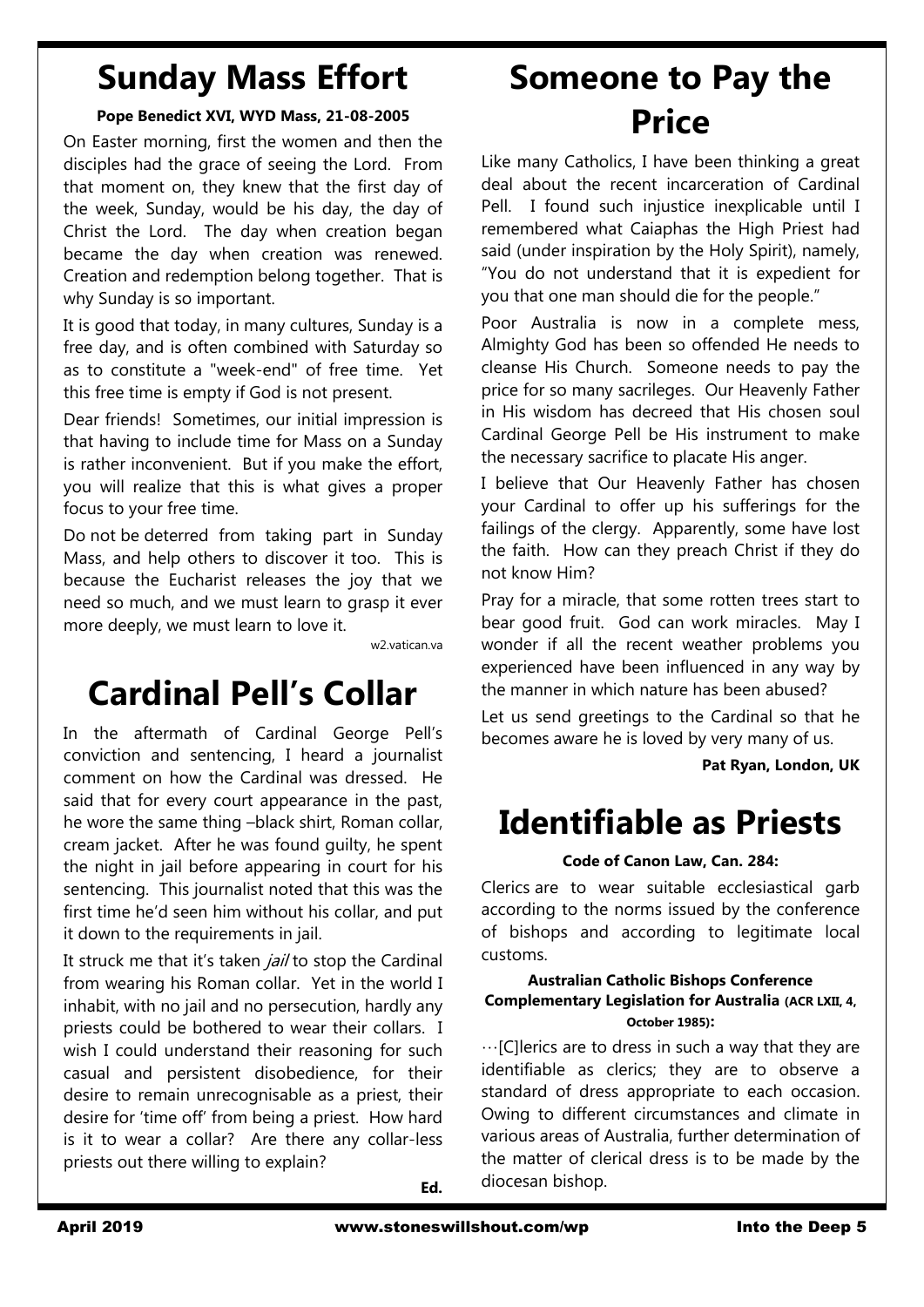# **The Service of a Priest**

#### **Pope Benedict XVI to priests, Chrism Mass 2008**

Every year the Chrism Mass exhorts us to enter into that "yes" to God's call, which we pronounced on the day of our priestly ordination. … Can we always affirm what Paul wrote to the Corinthians after years of Gospel service, often marked by fatigue and suffering of every type: "Our zeal has not slackened in this ministry which has been entrusted to us by God's mercy" (cf. 2Cor 4:1)? …

The word "serve" contains many dimensions. In the first place, part of it is certainly the correct celebration of the liturgy and of the sacraments in general, accomplished through interior participation. We must learn to increasingly understand the sacred liturgy in all its essence, to develop a living familiarity with it, so that it becomes the soul of our daily life. It is then that we celebrate in the correct way; it is then that the *ars celebrandi*, the art of celebrating, emerges by itself. In this art there must be nothing artificial. If the liturgy is the central duty of the priest, this also means that prayer must be a primary reality, to be learned ever anew and ever more deeply at the school of Christ and of the Saints of all the ages. Since the Christian liturgy by its nature is also always a proclamation, we must be people who are familiar with the Word of God, love it and live by it: only then can we explain it in an adequate way. "To serve the Lord" – priestly service precisely also means to learn to know the Lord in his Word and to make it known to all those he entrusts to us.

Lastly, two other aspects are part of service. No one is closer to his master than the servant who has access to the most private dimensions of his life. In this sense "to serve" means closeness, it requires familiarity. This familiarity also bears a danger: when we continually encounter the sacred it risks becoming habitual for us. In this way, reverential fear is extinguished. Conditioned by all our habits we no longer perceive the great, new and surprising fact that he himself is present, speaks to us, gives himself to us. We must ceaselessly struggle against this becoming accustomed to the extraordinary reality, against the indifference of the heart, always recognizing our insufficiency anew and the grace that there is in the fact that he consigned himself into our hands.

To serve means to draw near, but above all it also means obedience. The servant is under the word: "not my will, but thine, be done". … We do not preach ourselves, but him and his Word, which we could not have invented ourselves. We proclaim the Word of Christ in the correct way only in communion with his Body. Our obedience is a believing with the Church, thinking and speaking with the Church, serving through her. What Jesus predicted to Peter also always applies: "You will be taken where you do not want to go". This letting oneself be guided where one does not want to be led is an essential dimension of our service, and it is exactly what makes us free. In this being guided, which can be contrary to our ideas and plans, we experience something new – the wealth of God's love.  $\cdots$ 

w2.vatican.va

### **Singing at Mass**

#### **General Instruction of the Roman Missal, n.40**

Great importance should, therefore, be attached to the use of singing in the celebration of the Mass, with due consideration for the culture of the people and abilities of each liturgical assembly. Although it is not always necessary (e.g., in weekday Masses) to sing all the texts that are of themselves meant to be sung, every care should be taken that singing by the ministers and the people is not absent in celebrations that occur on Sundays and on holy days of obligation.

### **Questions**

Out of a world population of 7,408 million, what percentage are baptized Catholics?

- a. 17.7%
- b. 22.6%
- c. 4.1%

Of the population of baptised Catholics, what percentage live in Oceania?

- a. 10.4%
- b. 5.5%
- c. 0.8%

**See page 8 for the answers**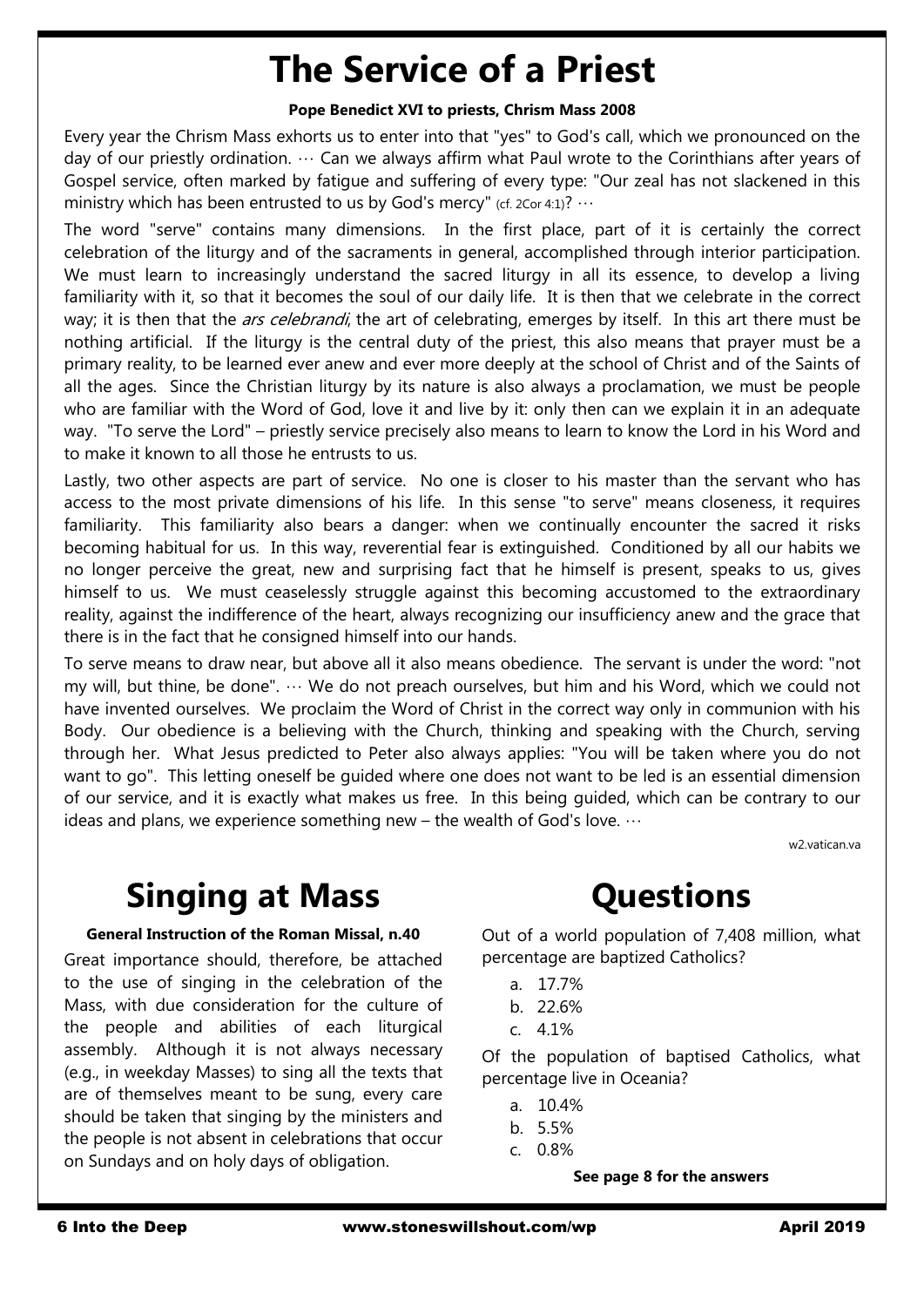# **New Ordinary for Australia**

Pope Francis on March 26, 2019, appointed Canadian priest Fr Carl Reid the second Ordinary of the Personal Ordinariate of Our Lady of the Southern Cross – a role he will take up in August. Pope Francis has also accepted the resignation of Msgr Harry Entwistle, who has served as leader of the Personal Ordinariate of Our Lady of the Southern Cross since it was established in 2012.

The Personal Ordinariates, of which Our Lady of the Southern Cross was the third in the world, were established to provide a way for groups of Anglicans to be received into full communion with the Catholic Church – as Catholics – while retaining distinctive elements of their theological, spiritual and liturgical patrimony.

Fr Reid grew up in the Anglican Church of Canada before going on to serve as a deacon, minister and suffragan bishop in the Anglican Catholic Church in Canada. He was later received into full communion with the Catholic Church and was ordained a Catholic priest in January 2013. He is currently dean of all Canadian parishes of the Personal Ordinariate of the Chair of St Peter, which also covers the United States.

Fr Reid said that in addition to the shared British heritage of Australia and Canada, there will also be similarly vast distances that he will need to travel. So, too, the size and shape of the Ordinariate in both countries are also comparable. "I understand that the Australian Ordinariate communities are of varying sizes, but mostly modest in terms of faithful adherents, which is very similar to Canada," he said. "Therefore, looking ahead, my particular challenge will be to continue the good work begun by Msgr Entwistle, not only in establishing new communities but also in encouraging the growth of those communities already in place."

Beyond the practical planning that is required, Fr Reid said the months between now and his installation at St Mary's Cathedral in Sydney on August 27 would also involve "prayer that I will be faithful to this particular calling".

Zenit.org 26-03-2019

# **Taped Music at Mass**

### **Answered by Fr Edward McNamara, professor of liturgy and dean of theology at the Regina Apostolorum university**

 $Q$ : In the case of a small parish where there is not an organ or piano or a musically talented person to

lead singing, is it acceptable to use taped music during Mass for people to sing to? - N.B., Arlington, Texas

 $\mathsf{A}$ :  $\cdots$  The relatively few norms that exist on this point tend to explicitly forbid using recorded music

during the liturgy. This would also include, most of the time, pre-set accompaniment to live singing, a possibility offered by many modern organs.

The principal documents that deal with music in Church always emphasize the importance of singing and presume the presence of live musicians who are considered as being part of the assembly. The 1958 instruction "De Musica Sacra" issued by the Congregation of Rites states: "Finally, only those musical instruments which are played by the personal action of the artist may be admitted to the sacred liturgy, and not those which are operated automatically or mechanically." This document followed Pope Pius XII's 1955 encyclical "Musicae Sacrae," in which he insisted that liturgical music be "true art" if it is to be a genuine act of worship and praise of God.

Although these documents precede the Second Vatican Council, there is practically nothing in the conciliar or post-conciliar documents which would contradict the principles enunciated or invalidate their general normative value. Indeed the council's insistence that choir and musicians form part of the liturgical assembly would even strengthen the presumption against the use of mechanical music.

According to the above documents, it is preferable to sing without musical accompaniment than resort to artificial means.

Zenit.org 19-03-2019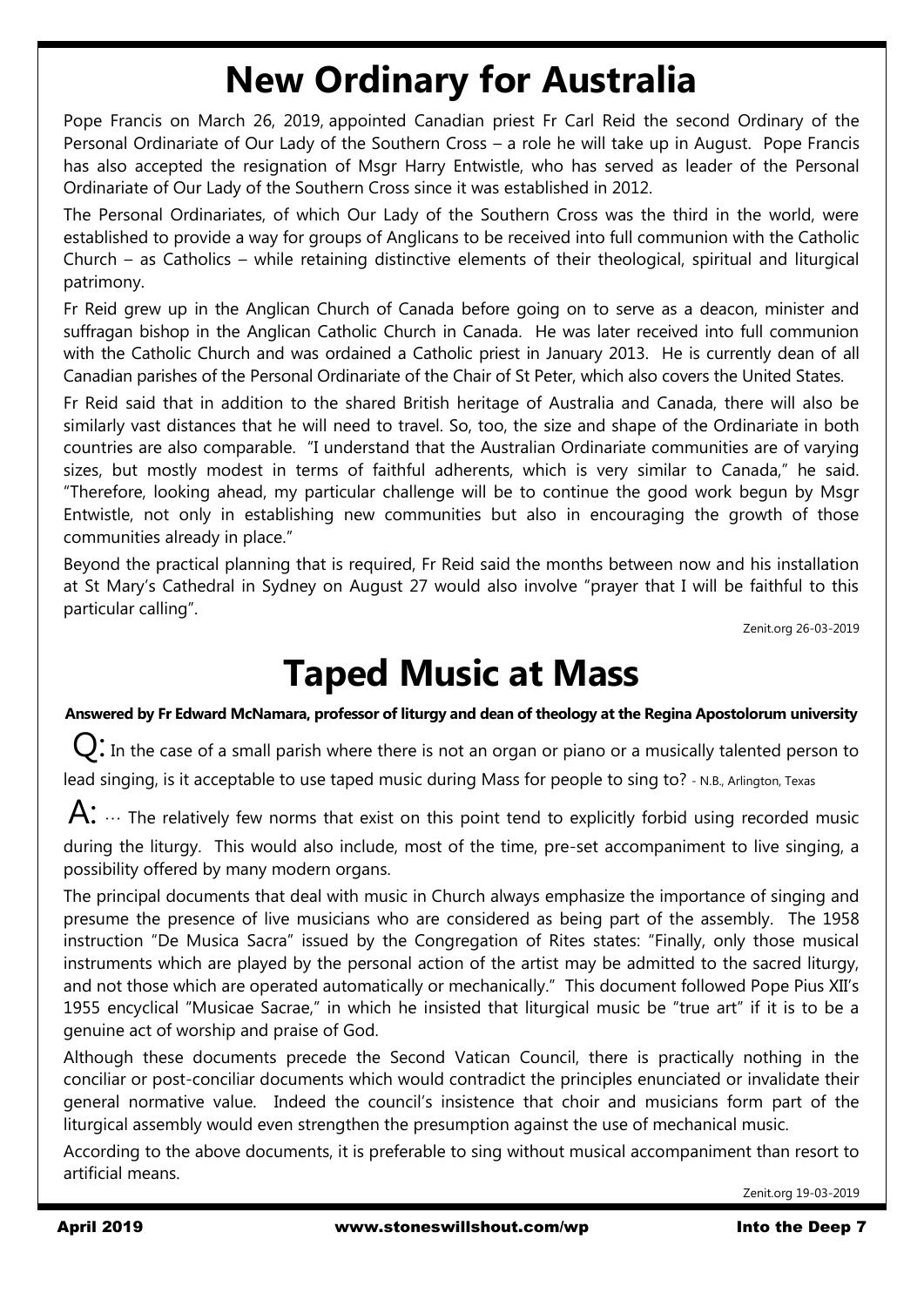# **Restore Fatherly Leadership**

On March 16, the Church celebrated the feast of St Joseph, husband of the Blessed Virgin Mary and Patron of the Universal Church. He was chosen by the eternal Father as the trustworthy guardian and protector of his greatest treasures, namely, his only begotten Son, the Redeemer of mankind, and Mary his Mother. Basically, God chose and appointed Joseph to be the foster-father, head and leader of the Holy Family of Nazareth and gave him all the gifts and graces of the Spirit needed to fulfil the task at hand. He took this vocation seriously and carried it out with complete fidelity and trust until the very end. With humble obedience, he accepted his call to the fatherhood of Jesus, and through faith, grace and the light of the Holy Spirit, he discovered more fully the indescribable gift and responsibility that it entailed.

The example of St Joseph's fatherhood provides the key to fixing the Church, and the many crises and scandals that currently engulf her.

Since the introduction of state sanctioned no-fault divorce, the family has been under constant hostile attack and is in a state of grave crisis. Even the great Family of God, the One, Holy, Catholic and Apostolic Church is being attacked from within and without, and her hierarchical fatherhood crisis is being exposed by revelations of homosexuality and its relationship to current and historical horrific sexual abuse.

How on earth did this happen? How did God's great Catholic family become so vulnerable to the attacks of Satan and his minions? Who morally and spiritually weakened her defences, watered down her doctrines and corrupted her faith in order to allow the entry and free rein of the devil and the world?

The answer lies in the question: Who are the divinely appointed guardians, heads, leaders and protectors of the family? Fathers! In both the Church and the home – whether episcopal, priestly or biological. The Church, since the beginning has always been a patriarchal hierarchical family. This can be read and seen in her Tradition, Scripture, Liturgy, the Catechism, and numerous encyclicals.

Since the Second Vatican Council there has been a widespread critique and rejection by Bishops and Religious of the Church as a divinely willed patriarchal hierarchical family and institution. Many of these consecrated men and women, bishops especially, were hell-bent on eradicating every trace of fatherhood in the name of liberty, fraternity and equality. In the name of equal discipleship, they abused their authority and treated the once Holy Spotless Bride of Christ as an outdated human institution that needed to be fashioned into their own progressive images and likeness. They abdicated their fatherly authority and responsibility to the point of even rejecting being called "Father", the very name that was in use since the beginning of time and handed to us by the Apostles.

Abandoned by the father, the family disintegrates and chaos ensues. This is what is happening in the Church in our country and more generally in the Christian West. Nothing so damages the faith, holiness, mission, spirituality, unity and wholeness of the Church as the absence and dysfunction of her fathers.

No, the way I see it, the Church will not be restored as the great Family of God unless the patriarchal and hierarchical Tradition in her leadership, family life and spirituality is renewed and restored.

**Gregory Kingman, Morwell, Victoria**

### **Easter Quiz**

There's a fun Easter Quiz on our Facebook page. Go and have a look and see if you can score 10 out of 10. Then share it with your friends and family. First question, to whet your appetite:

When is Easter each year?

- 21 April
- the Sunday following the first full moon after the northern spring equinox
- 16 weeks after Christmas

### **Answers**

#### **See page 6 for the questions**

Out of a world population of 7,408 million, 1,313 million or 17.7% are baptized Catholics, distributed by continent: 48.5% in America, 21.8% in Europe, 17.8% in Africa, 11.1% % in Asia and 0.8% in Oceania.

From The Pontifical Yearbook 2019 and the Annuarium Statisticum Ecclesiae 2017, compiled by the Central Office of Church Statistics, published by the Vatican Press. (Zenit.org 07-03-2019)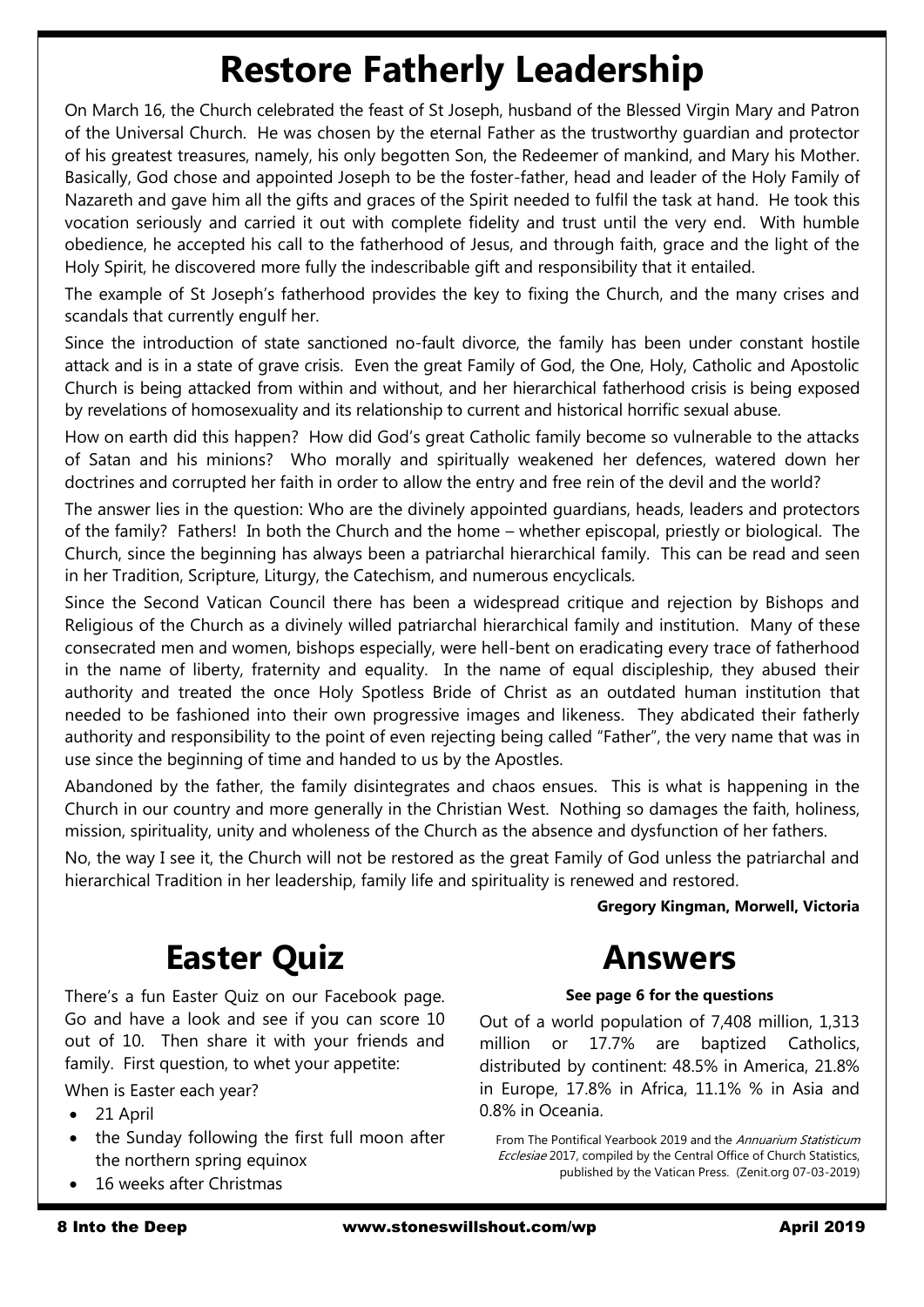# **In Their Own Words**

On their website, Australian bishops tell us that they have three main responsibilities:

- 1. **To Teach.** A bishop is the principal teacher in his diocese and has a responsibility to preach the Word of God to his people. He must ensure that those delegated to teach in his name, namely priests, teachers, catechists and others, teach the truth.
- 2. **To Govern.** This refers to meeting the needs of the local community (material, social, personal and spiritual) as well as ensuring that church laws are observed. He is ultimately responsible for training and supplying priests for parishes, for the finances of the diocese and for all church property. A bishop has the power to make church laws, be a judge in church matters and to enforce observance of these laws. These laws generally relate to worship, preaching, administration of the sacraments, safeguarding the faith and morals of the faithful and religious instruction.
- 3. **To Sanctify.** A bishop is responsible for ensuring that the sacraments are administered and has the special authority to ordain priests and to confirm. It is usually the case, then, for a bishop to ordain the priests who are to serve in his diocese and to travel around the diocese and administer the Sacrament of Confirmation. He must also ensure that Mass is celebrated in the diocese every Sunday and on major feast days.

How well do they perform these responsibilities?

**1 Teaching** How long is it since we heard bishops and priests point out the great offence to God of abortion? About contraception? About sin? The four last things? The responsibilities of Christian marriage? Modesty in dress? The disgusting nature of sodomy? Our bishops produce tons of propaganda on topics dear to the left of politics, so it is not as if they lack resources.

**2 Governing** The Church has laws on attending at Mass on Sundays and holy days. Then there are laws on fasting and abstinence. Laws on abuses in the Mass. Laws on not receiving Holy Communion at Easter and Christmas (if that's the only time you go) without first going to confession. Bishops have newspapers, and they have the pulpit, but these are often devoted to social justice, while more serious matters are rarely mentioned.

**3 Sanctifying** Bishops are supposed to provide Masses in parishes. Sometimes this is difficult: there is a shortage of priests. However, much of this is caused by the invasion of women and girls into the sanctuary, with little or no resistance from bishops. Where girls rule, boys go elsewhere, and where you have altar-girls, you don't have vocations. And you have the phenomenon of priests claiming that they need a day (or more days) off each week. What? Mass is just half an hour a day, and some parishioners hold down full-time jobs and still come to daily Mass.

As Our Blessed Mother said at Fatima, many souls go to Hell because there is no one to pray for them. Let us say an extra five decades of the rosary a day to save our bishops and priests.

### **Richard Stokes, Burpengary, Queensland**

### **Daily Celebration**

### **Code of Canon Law, Can. 904**

[Remembering](http://www.vatican.va/archive/ENG1104/2/HG.HTM) always that in the [mystery](http://www.vatican.va/archive/ENG1104/SW.HTM) of the [eucharistic](http://www.vatican.va/archive/ENG1104/DK.HTM) [sacrifice](http://www.vatican.va/archive/ENG1104/KM.HTM) the [work](http://www.vatican.va/archive/ENG1104/91.HTM) of [redemption](http://www.vatican.va/archive/ENG1104/2/HS.HTM) is [exercised](http://www.vatican.va/archive/ENG1104/M9.HTM) [continually,](http://www.vatican.va/archive/ENG1104/2/T3.HTM) [priests](http://www.vatican.va/archive/ENG1104/8R.HTM) are to [celebrate](http://www.vatican.va/archive/ENG1104/FD.HTM) [frequently;](http://www.vatican.va/archive/ENG1104/PY.HTM) indeed, [daily](http://www.vatican.va/archive/ENG1104/TF.HTM) [celebration](http://www.vatican.va/archive/ENG1104/50.HTM) is [recommended](http://www.vatican.va/archive/ENG1104/O0.HTM) [earnestly](http://www.vatican.va/archive/ENG1104/1/9S.HTM) since, even if the [faithful](http://www.vatican.va/archive/ENG1104/1L.HTM) cannot be [present,](http://www.vatican.va/archive/ENG1104/4E.HTM) it is the [act](http://www.vatican.va/archive/ENG1104/46.HTM) of [Christ](http://www.vatican.va/archive/ENG1104/62.HTM) and the [Church](http://www.vatican.va/archive/ENG1104/S.HTM) in which [priests](http://www.vatican.va/archive/ENG1104/8R.HTM) [fulfill](http://www.vatican.va/archive/ENG1104/AD.HTM) their [principal](http://www.vatican.va/archive/ENG1104/GN.HTM) [function.](http://www.vatican.va/archive/ENG1104/30.HTM)

"If we live as Jesus taught us, and in harmony with what we proclaim, our witness will bear fruit."

**Pope Francis, Tweet, 03-01-2019**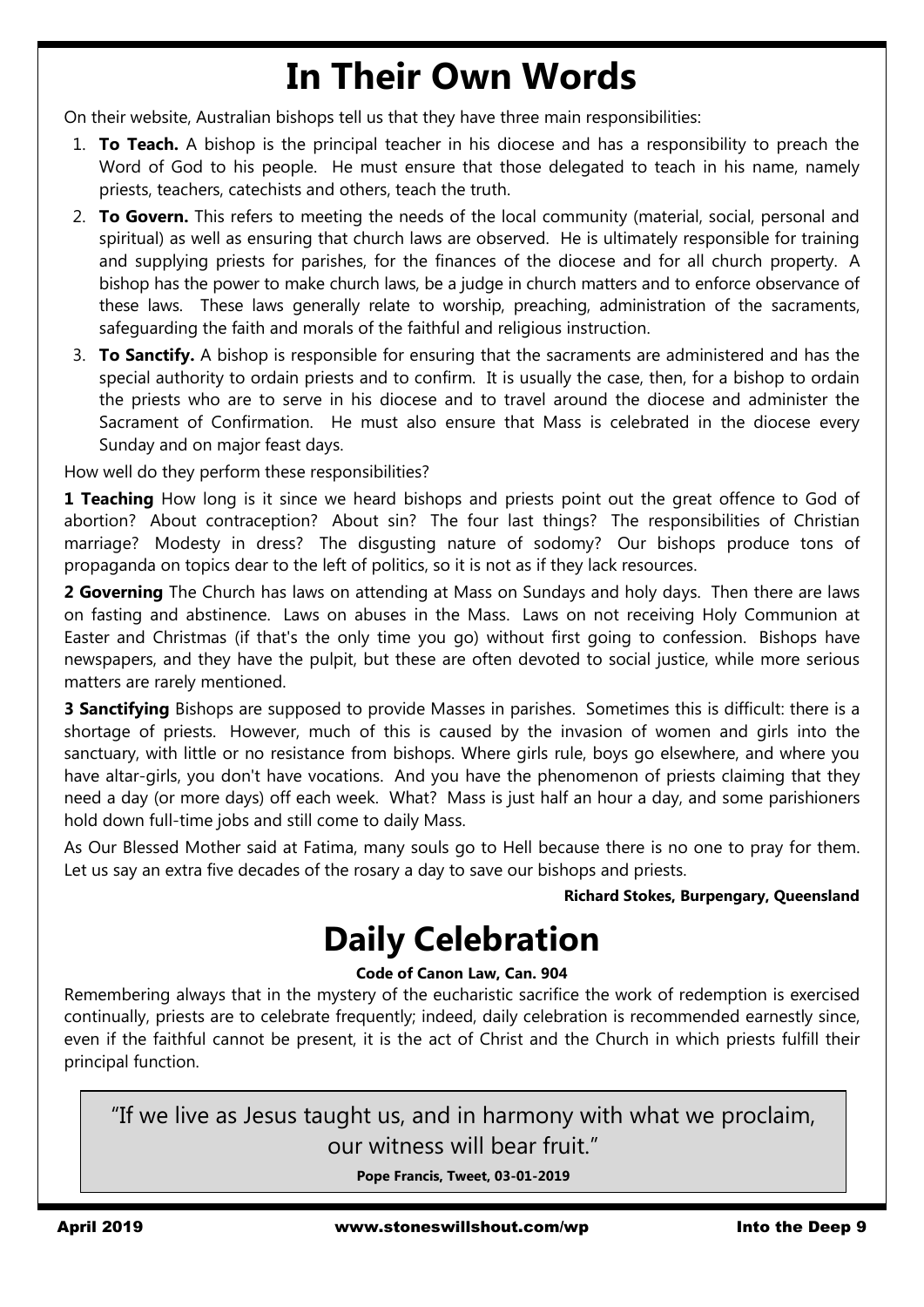# **Awaiting Our Inheritance**

#### **From an article by Fr Pius Mary Noonan, OSB, Prior, Notre Dame Priory, Colebrook, Tasmania**

And just like any inheritance, there is a waiting period during which one must not lose the grace of the Father who is bequeathing such an inestimable treasure to us. There are people who lose their inheritance because they have a fall-out with their own parents. That is very sad, but it cannot be compared with falling out with God through mortal sin or the refusal to fulfil the role He has destined for us.

As we await the moment when that heavenly inheritance becomes ours, we must be tried, like gold in the fire; we have to be tested; we have to be proven true to our destiny. Eternal glory in Heaven is not something that just "happens" to you when you die. No, everyone does not "die and go to Heaven". That would be to turn God into some sort of divine vending machine, a false god for sure who is at our fingertips, that we leave up on a shelf and take down and use when we need him. That is not God. That is making oneself a god.

The True God tries His faithful servants, just as a true father puts his son to the test, imposing demands which always seem to the child hard and unfair, but in reality are destined to make him grow, mature and deserve a reward. Later, only later, he realises this and is grateful. …

So if we strive to keep His commandments – the Ten Commandments of course, as an expression of our love for God and neighbour – then we love God. And if we love Him, we know that we will see Him one day, after the clouds are dispersed, and the darkness subsides, and the rain is gone. When the short day of human history is over, then will dawn the unending day of a blessed eternity for all those who, in this life, love Jesus without seeing Him.

Ab Austro, newsletter of Notre Dame Priory, February 2019

# **Heroines of the Church**

MARCH 06, 2019, ZENIT The pontifical foundation Aid to the Church in Need (ACN) has launched a Lenten and Easter campaign to strengthen its support for religious sisters in those countries worldwide that are most affected by war and poverty or in which Christians are a minority.

The executive president of ACN, Dr Thomas Heine-Geldern, commented at the start of the campaign, "Religious sisters are the heroines of the church. They show us a way to holiness and set an example for a happy and meaningful life. This can also be the way to healing for a society marked by ongoing discussion about the role of women."

Among others, ACN supports over 4,500 religious sisters to ensure that they can continue their monastic lives as well as carry out their pastoral and social work caring for the sick, orphans or older people even in those regions where they do not have any way of earning a living. For example, this is the case in Ukraine, Russia and in crisis-ridden Venezuela.

A large number of convents have been destroyed or severely damaged, not only in war zones such as Iraq, Syria, the Central African Republic and South Sudan but also after natural disasters such as the earthquake in Mexico. It would be virtually impossible for religious sisters to carry out their work in these regions without rebuilding aid from ACN. …

Even though the number of vocations to orders is declining most notably in Europe and America, the number of vocations continues to grow in Africa and Asia. This is why more than 80% of all projects supported by ACN in the area of formation for religious sisters and novices are on these two continents.

The foundation pays particular attention to the contemplative orders. As is written in the Apostolic Constitution *Vultum Dei Quaerere* issued by Pope Francis on the contemplative life of women, this life "is rooted in the silence of the cloister; it produces a rich harvest of grace and mercy" and represents "the praying heart" of the church. … 80% of the aid granted by ACN to contemplative orders supports cloistered sisters in eastern European countries who continue to find themselves in dire economic and spiritual need due to their communist past.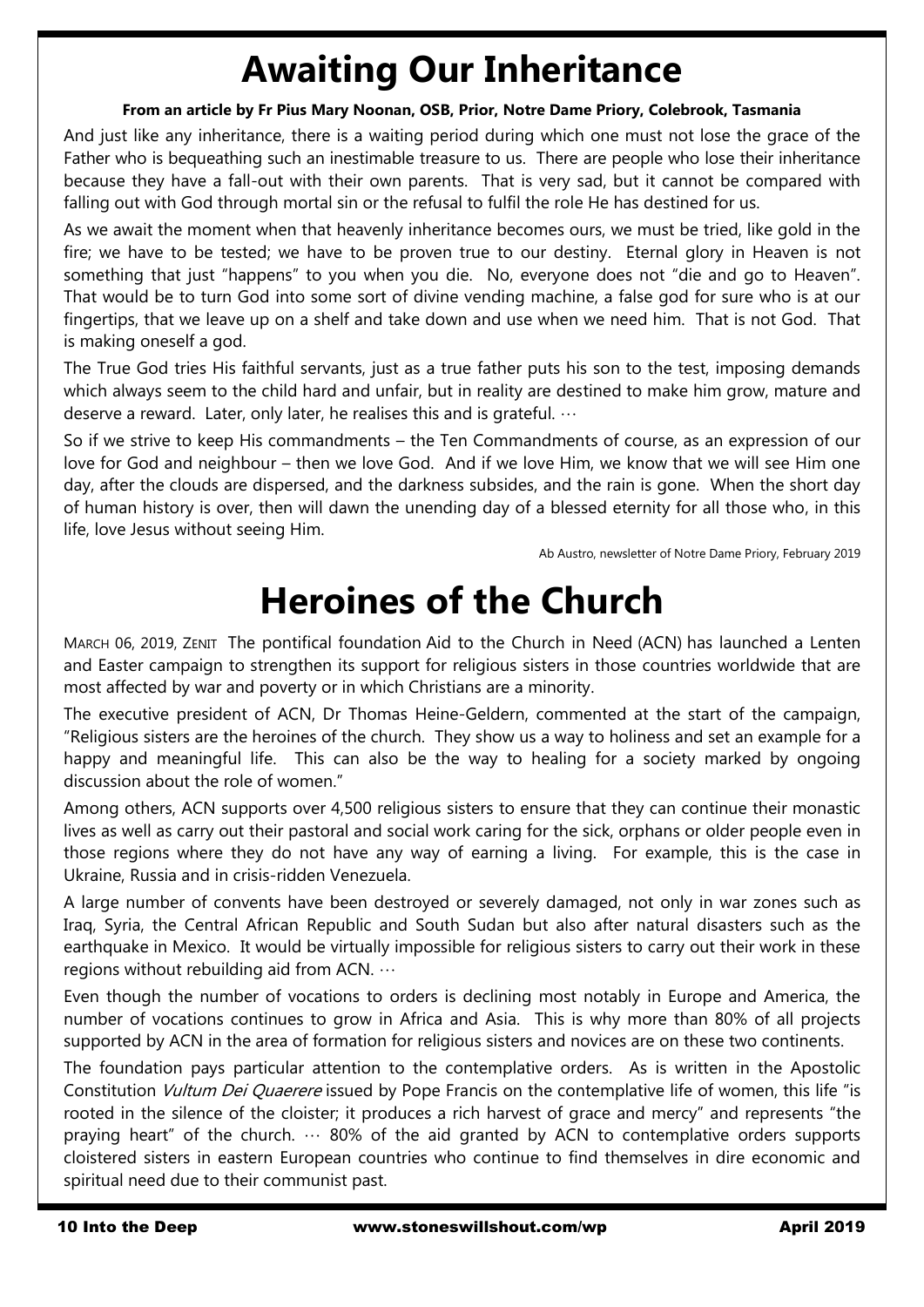# **To Become Good is Harder Than to Do Good**

### **Fr John Speekman, Homily for 7 th Sunday of Ordinary Time - Year C**

Jesus is speaking to his disciples. For 'his disciples' read 'us'. For 'us' read 'me'. Jesus is speaking to me, his disciple. In only eight sentences Jesus gives seventeen imperatives – seventeen commands. Let me read them to you: love your enemies; do good to those who hate you; bless those who curse you; pray for those who treat you badly; present the other cheek; do not refuse your tunic; give to everyone who asks; do not ask for your property back; treat others as you would like them to treat you; love your enemies; do good; lend without any hope of return; be compassionate; do not judge; do not condemn; grant pardon; give...

These are not just things Jesus asks us to do - these are things Jesus asks us to become.

- Become a person who loves his enemies.
- Become a person who is generous.
- Become a person who doesn't judge others.
- Become a person who is forgiving.

You see, that is the big mistake the Pharisees made. They thought God wanted them just to do certain good things. Big, big mistake. God wanted them to become good.

To become good is a lot harder than to do good. The Pharisees said, 'We fast and we give tithes and we keep all the laws.' Jesus said, 'But you are still rotten inside. Like beautifully painted graves. Magnificent on the outside but rotten on the inside.' The battle between good and evil is not fought with swords but with hearts. A man or a woman who is good in their hearts is the fiercest weapon against evil.

And why does God want us to be like him? Well, it's because we shall have a great reward: You will be sons of the most High. Wow! Imagine being the son or daughter of God! Nothing would be able to touch us. Even if they put us to death we would be safe – we would go straight to the Father's Kingdom and live with him for all eternity in utter, sublime happiness.

So how does loving our enemies and doing good to them make us like God? Because he himself is kind to the ungrateful and the wicked. Be compassionate – as your Father is compassionate. If we can withhold judgment from others we shall become like God and he will withhold judgment from us. If we refuse to condemn others we ourselves will not be condemned. If we forgive those who hurt us God will forgive us. If we give to others God will give to us.

And what can we expect if we refuse the wonderful, extraordinary, mind-boggling invitation to become like God? At the end of time, when we stand before him, he will look closely at us and say, Depart from me into the everlasting fire. I do not know you. I don't recognise you. You are not one of my children. Go!

homiliesfromaustralia.blogspot.com.au

# **No One is Without a Family**

### **Familiaris Consortio, n.85**

For those who have no natural family, the doors of the great family which is the Church – the Church which finds concrete expression in the diocesan and the parish family, in ecclesial basic communities and in movements of the apostolate – must be opened even wider. No one is without a family in this world: the Church is a home and family for everyone, especially those who "labour and are heavy laden."

# **Alleluia!**

### **St Augustine**

So now, my brethren, I urge you to praise God: this is what we all say to one another when we say Alleluia.

"Praise the Lord!" you say to the one you are addressing, and he says the same to you; and by urging one another in this way, people do what they are urging the other to do.

Praise God with the whole of yourselves; it is not only your tongue and your voice that should praise him, but your conscience, your life, your deeds.